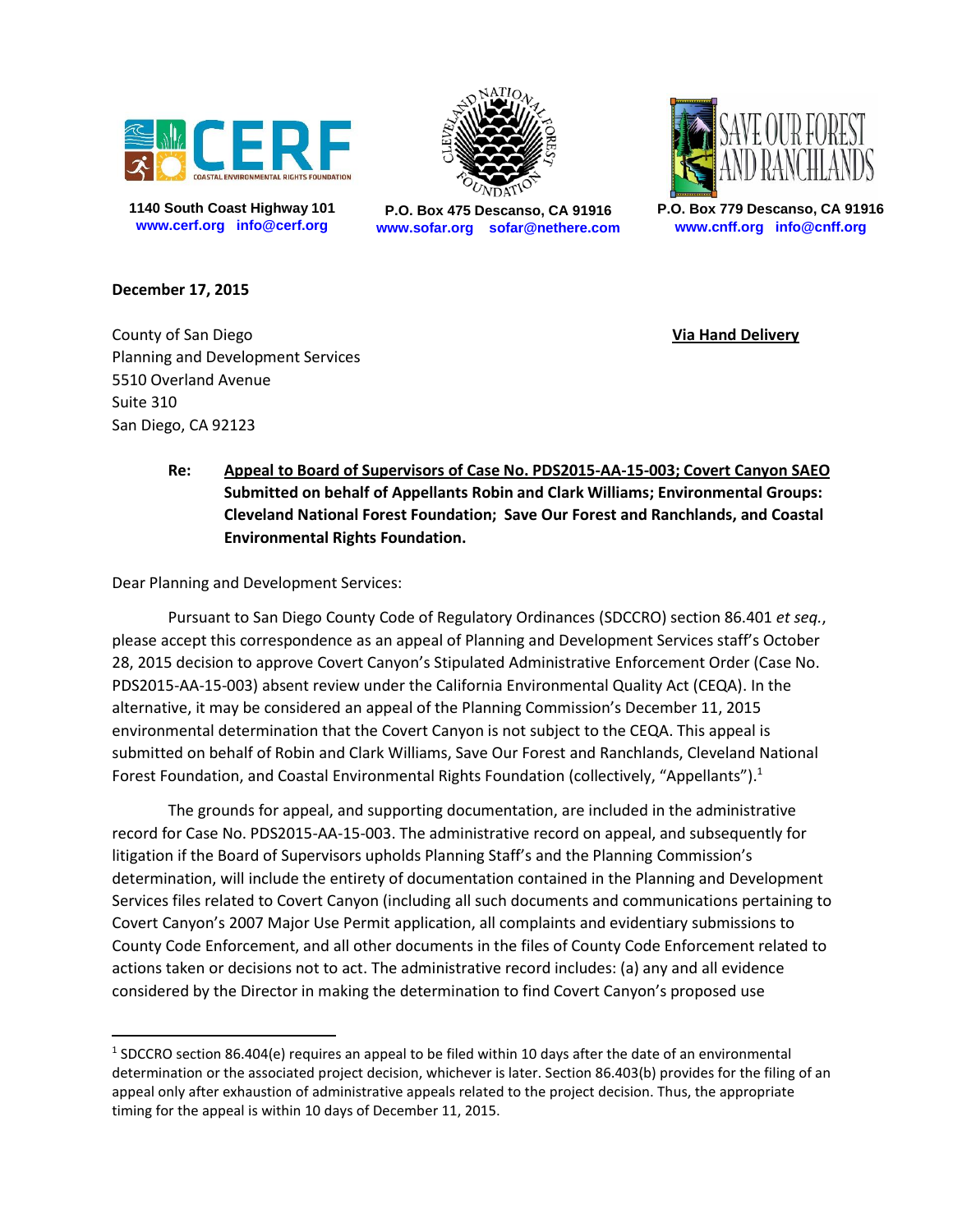**Covert Canyon, LLC PDS2015-AA-15-003 December 17, 2015 Page 2 of 9**

consistent with the SDCZO section 1346 Law Enforcement Services use category; and (b) any and all evidence considered by the Director when he determined that Covert Canyon's proposed temporary uses would not result in "Major Impacts" as that term is used in SDCZO section 1350. ). A certified transcript of the Planning Commission hearing should also be included in the appeal record.

## **Appellants' Contentions on Appeal**

**\_\_\_\_\_\_\_\_\_\_\_\_\_\_\_\_\_\_\_\_\_\_\_\_\_\_**

- 1. The decision to reclassify Covert Canyon's outdoor shooting range and firearms training as consistent with the SDCZO section 1346 Law Enforcement Services use classification was a discretionary legislative action, the impacts for which were required to be studied pursuant to CEQA prior to the Director finalizing such decision. The legislative decision to amend section 1346 to include outdoor firearms training may result in a physical change to the environment of every parcel where the Law Enforcement Services use is allowed. The reclassification of use may result in a physical change to the environment at and in the vicinity of Covert Canyon, as discussed in the evidence submitted by Appellants to the Planning Commission, and as noted by Commissioners themselves with respect to noise and other impacts. The County did not conduct CEQA review for the reclassification decision.
- 2. The issuance of the SAEO was a discretionary project approval subject to CEQA in that it granted a temporary right to conduct activities that are legally subject to a subsequent discretionary permitting process (which staff admits will entail CEQA review). The approval of temporary authorization to conduct firearms training pursuant to the SAEO was illegally piecemealed from consideration of the Site Plan permit required by SDCZO section 6905, or in the alternative, the discretionary Major Use Permit required for the section 1350 Major Impact Services and Utilities use applicable to Covert Canyon. The temporary authorization to conduct firearms training pursuant to the SAEO may result in a physical change to the environment as discussed in the evidence submitted by Appellants to the Planning Commission, and as noted by Commissioners themselves with respect to noise and other impacts. The County did not conduct CEQA review for the temporary impacts associated with the SAEO.

From the correspondence submitted to the Planning Commission by Appellants, please specifically consider the following excerpts as a description of grounds for this CEQA appeal to the Board of Supervisors:

> *First, the so-called conditions of the SAEO create a new right for Covert Canyon that did not previously exist. While the staff report does almost nothing to describe the long history of violations at the site, the years of communication with neighbors and environmental groups regarding the violations, or the mountain of evidence transmitted to County staff, the fact remains that this is resolving one or more outstanding enforcement actions, and creates a new outline for the activities and impacts that will occur at Covert Canyon. Therefore, the scope of activities to be allowed at Covert Canyon directly relates to the propriety of discretion exercised by the Director in reinterpreting the applicable use classification from Major Impact Services and Utilities to Law Enforcement Services.*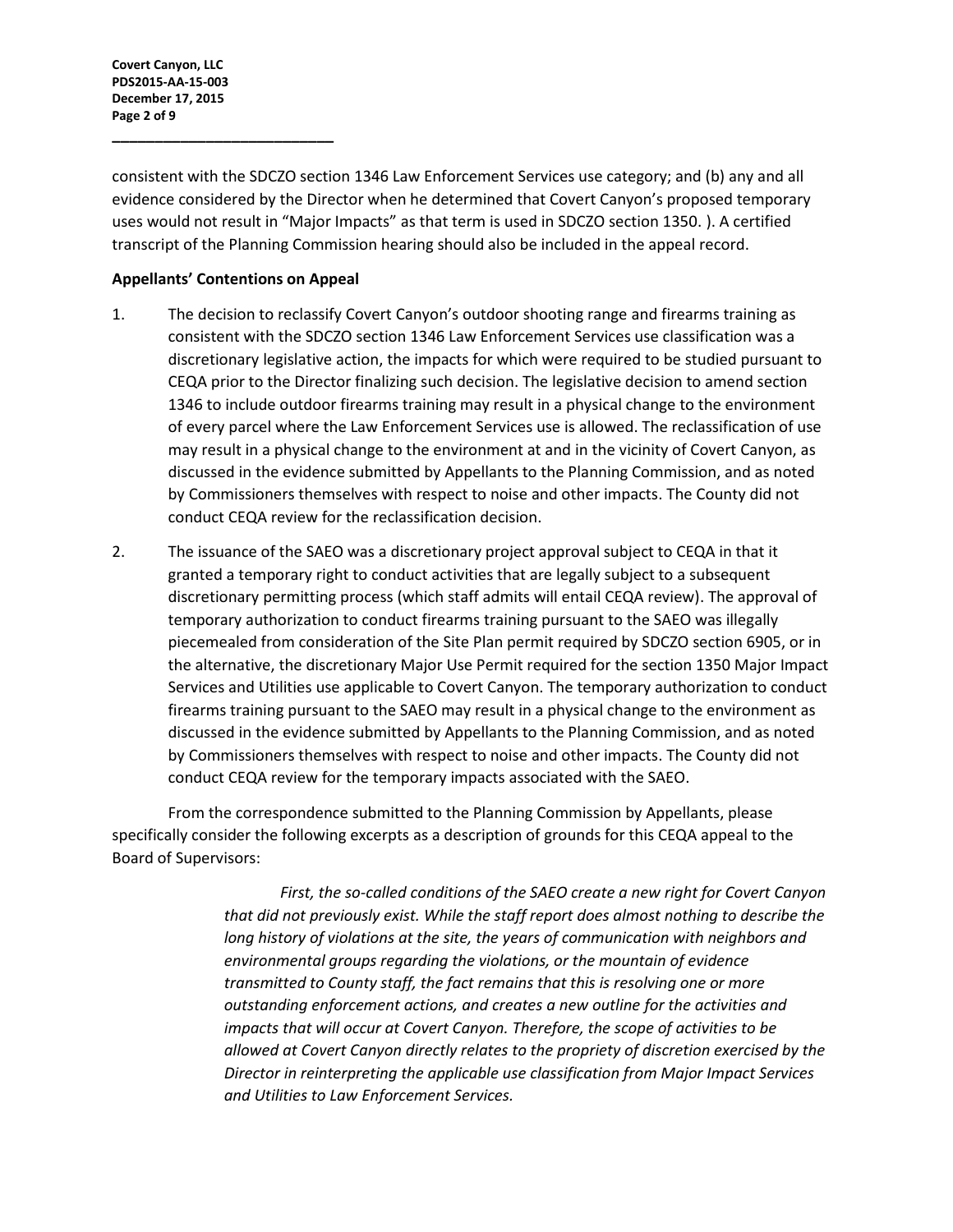**Covert Canyon, LLC PDS2015-AA-15-003 December 17, 2015 Page 3 of 9**

**\_\_\_\_\_\_\_\_\_\_\_\_\_\_\_\_\_\_\_\_\_\_\_\_\_\_**

*Second, the County has now created a new, enhanced definition of the Law Enforcement Services use. Through his discretionary review of the Covert Canyon circumstances, and determination that the uses approved in the SAEO qualify as such, the Director has set a new precedent for the scope of activities applicable to each and every zone that allows Law Enforcement Services. The SDCZO Use & Enclosure Matrix identifies all of the zones that allow for the Law Enforcement Services use, but among the more sensitive (in addition to A72) are the Rural Residential, Limited Agriculture, and General Rural zones. Therefore, before the firearms training uses can be applied to the Law Enforcement Services use, the County must consider the full scope of impacts that would occur throughout the County if law enforcement and military firearms training are allowed on each and every parcel of land where such permission might reasonably be sought. Arguably, the County will now be required to allow any such property owner to conduct commercial firearms training on an interim basis so long as a permit application is eventually submitted.*

*Notwithstanding disagreements between appellants and the County with regard to the appropriateness of the SDCZO 1346 use classification for activities in the SAEO, addressed further below, the County simply does not have the authority to issue the SAEO without first conducting CEQA review. Put another way, the County cannot delay environmental review by piecemealing purported ministerial or "non-project" approvals and those for future, admittedly discretionary permits.*

--------------------------

--------------------------

*There can be no credible dispute that even under the County's new scheme, in order for Covert Canyon to permanently conduct Law Enforcement Services provided for in the SAEO, it will subsequently be required to obtain a discretionary Site Plan or Major Use permit. SDCZO 2720, et seq. identifies the permitted uses for the A72, "General Agricultural" zone. Section 2722 identifies "Law Enforcement Services" and references section SDCZO 6905. Section 6905 prescribes additional requirements applicable to law enforcement services in the A72 zone.*

*SDCZO 6905 requires "Site Plan review in accordance with the Site Plan Review Procedure commending at Section 7150," including review and evaluation of the Site Plan by the Director, with content to be included as determined by the Director. Another way of putting it-- the Director will exercise discretion when dictating the information to be included in the Site Plan, and will exercise discretion to ensure all elements of the proposed law enforcement services "are consistent with the intent and purpose and meet the requirements of this section and applicable zone requirements." (See SDCZO 6905(c)). The Director is empowered to condition the Site Plan to ensure buildings and structures are located in such a way that they appear attractive, and are "agreeably related to surrounding development and the natural environment." The Director is*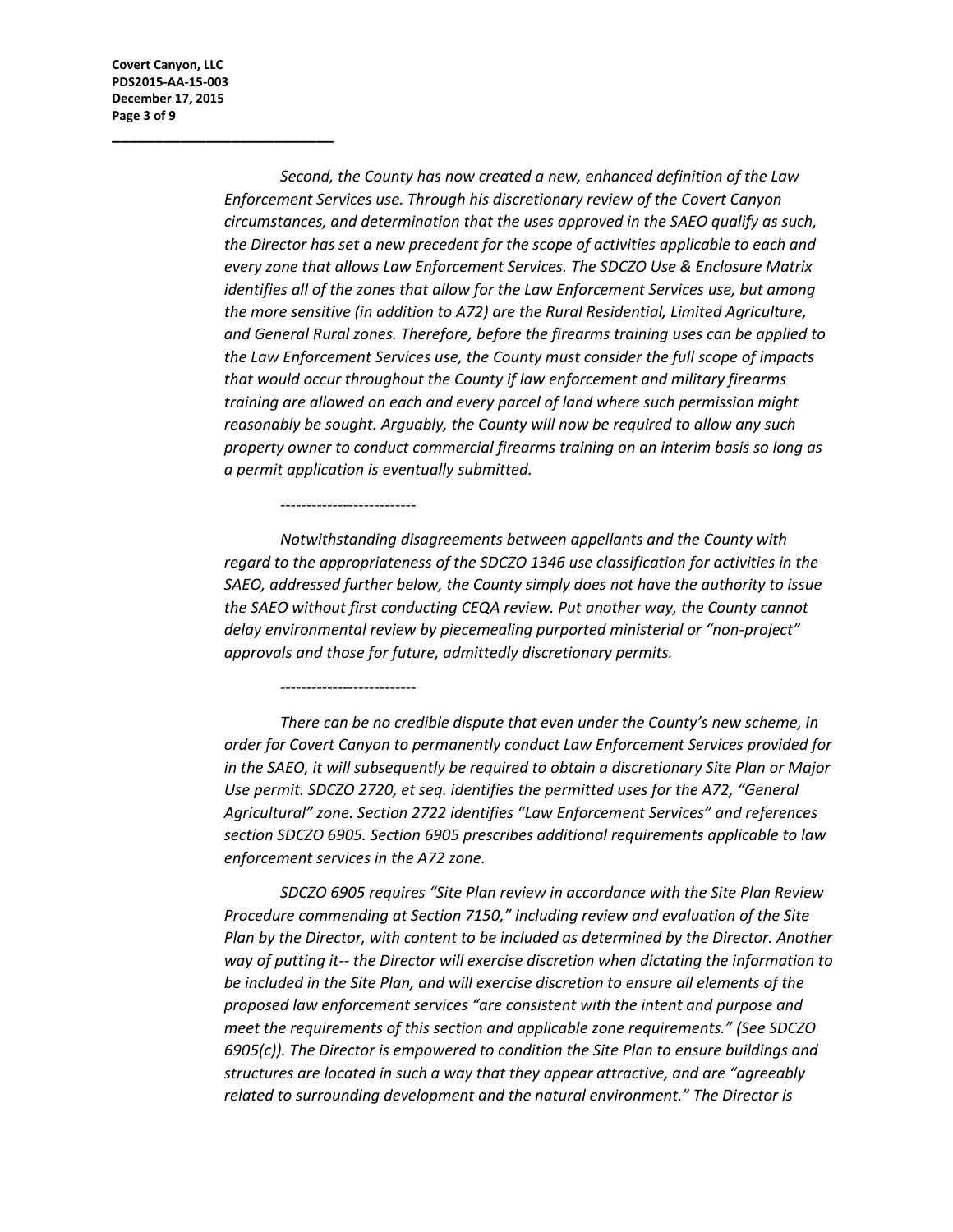l

**\_\_\_\_\_\_\_\_\_\_\_\_\_\_\_\_\_\_\_\_\_\_\_\_\_\_**

*charged with ensuring earth-moving and grading are executed so as to blend with the existing terrain both on and adjacent to the site. (Id.).*

*The general provisions of SDCZO 7150 et seq. would also apply to the subsequent process, and are intended "to provide a review procedure for development proposals which is concerned with physical design, siting, interior vehicular and pedestrian access, and the interrelationship of these elements." The Director is responsible for administering the procedure and for reviewing and evaluating all Site Plans. (SDCZO 7154, 7158). The Director is expressly empowered to exercise discretion when approving Site Plans, and to "eliminate or mitigate significant adverse environmental effects disclosed by an environmental impact report." (SDCZO 7158(b)). The Director must make findings that the proposed development meets the intent and specific standards and criteria of the relevant zoning ordinance, and that the proposed development is consistent with the General Plan. The Director has broad discretion to approve or modify Site Plans pursuant to conditions it deems "reasonable and necessary or advisable under the circumstances." (SDCZO 7164; See also, San Diego Navy Broadway Complex Coalition v. City of San Diego (2010) 185 Cal.App.4th 924, for the proposition that a decision will be deemed discretionary for purposes of CEQA when the agency has the ability to require mitigation for impacts identified in an environmental review document).* 

*There can be no disputing that Site Plan review and approval shapes the project through the exercise of discretion by the Director, and therefore will require CEQA review.<sup>2</sup>*

*Generally speaking, CEQA applies to discretionary projects approved by public agencies. (California Public Resources Code (PRC) 21080(a)). As was shown above, both the Site Plan and Major Use Permit processes implicate discretionary review, and neither can be issued without CEQA being triggered.<sup>3</sup>*

*The primary question, then, is one of timing. For private projects, "approval occurs upon the earliest commitment to issue or the issuance by the public agency of a discretionary contract, grant, subsidy, loan, or other form of financial assistance, lease, permit, license, certificate, or other entitlement for use of the project." (CEQA Guidelines 15352(b), emphasis added). When considering whether an agency has committed to a particular use, courts typically deal with circumstances where an agency makes clear it will not allow an activity or development until some future point* 

--------------------------

<sup>&</sup>lt;sup>2</sup> That a Major Use Permit approval is discretionary and subject to CEQA is so beyond controversy, the specific code provisions dictating as much need not be repeated here.

<sup>&</sup>lt;sup>3</sup> It should be noted, County staff expressly represented to the Planning Commission when it was hearing the Environmental Groups' request for right to appeal that Covert Canyon would be subject to CEQA review as part of its future permitting.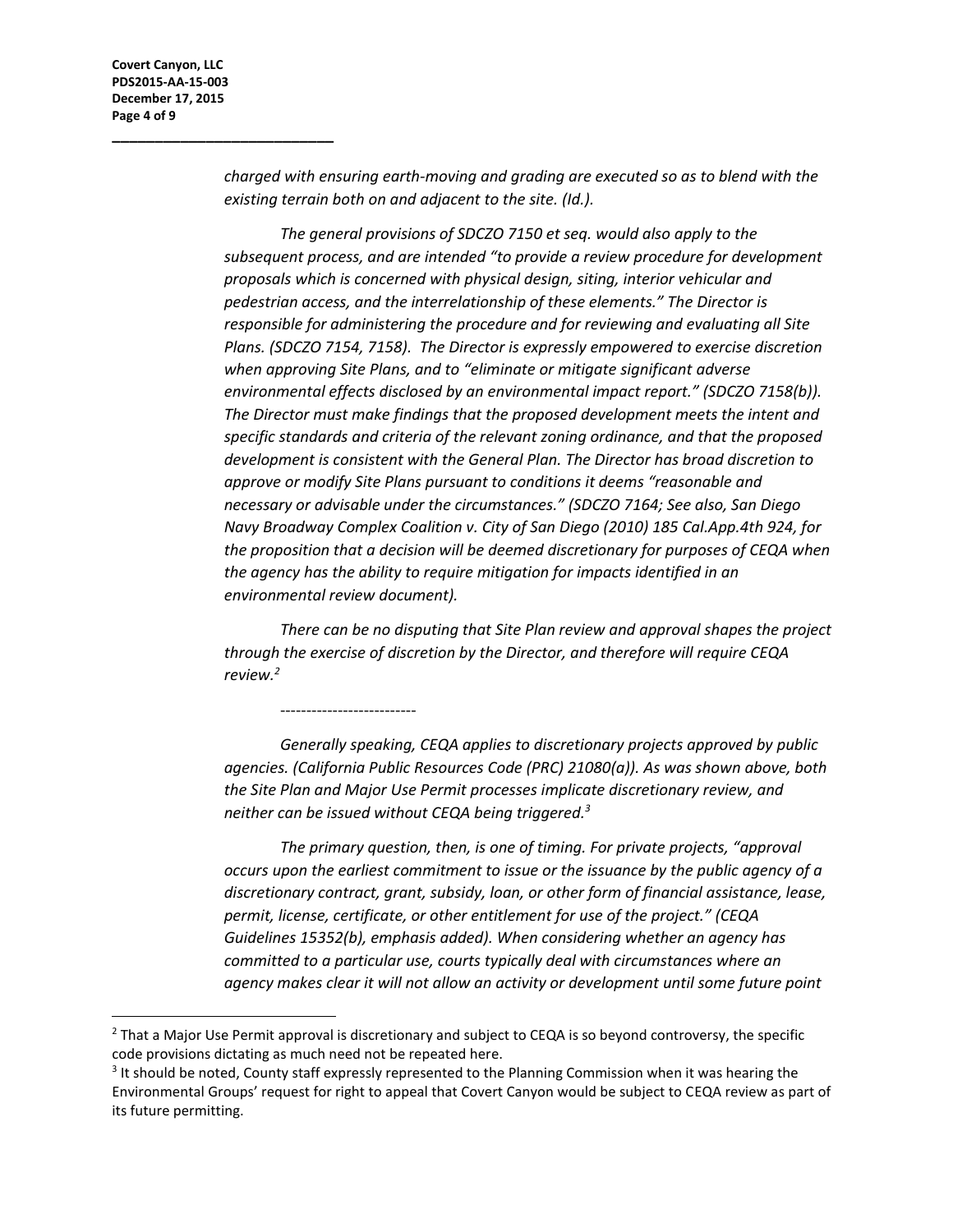**\_\_\_\_\_\_\_\_\_\_\_\_\_\_\_\_\_\_\_\_\_\_\_\_\_\_**

*in time after CEQA review has been completed. The current situation is virtually unheard of, where the County has already approved on an interim basis the very use (and impacts associated therewith) that are to be the subject of an admittedly discretionary future permit. (See Stand Tall on Principles v. Shasta Union High School District (1991) 235 Cal. App.3d 772, 783). While the County can argue that future environmental review and the discretionary permitting process could result in denial of the permanent project, this would completely fail to address the temporary impacts that are permitted under the SAEO, and is therefore unlawful.<sup>4</sup>*

*The CEQA guidelines define "project" to mean "the whole of an action" that may result in either a direct or reasonably foreseeable indirect physical change in the environment. (CEQA Guidelines 15378(a)). The "California Supreme Court has considered how to interpret the word 'project' and concluded that CEQA is 'to be interpreted in such manner as to afford the fullest possible protection to the environment within the reasonable scope of the statutory language. '" (Tuolumne County Citizens for Responsible Growth, Inc. v. City of Sonora (2007) 155 Cal. App. 4th 1214,1223, quoting, Friends of Mammoth v. Board of Supervisors (1972) 8 Ca1.3d 247, 259). Agencies, therefore, are precluded from splitting larger projects into two or more segments or smaller projects, and putting off or avoiding CEQA review prior to implementation of one of the smaller segments. As one court put it, this ensures "that environmental considerations not become submerged by chopping a large project into many little ones, each with a potential impact on the environment, which cumulatively may have disastrous consequences." (Burbank Glendale-Pasadena Airport Authority v. Hensler (1991) 233 Cal.App.3d 577, 592; Bozung v. LAFCO (1975) 13 Cal.3d 163,283- 284).* 

*Here, the County is clearly failing to define the project as both the temporary and permanent uses at Covert Canyon, and therefore approval of the SAEO without CEQA review amounts to illegal piecemealing. As noted prior, when courts have addressed issues related to the timing of environmental review and claims of piecemeal approvals, there have typically been questions regarding whether the preliminary approval commits the agency to a future course of action. Here, the future course of action is a component of the temporary use permitted via the SAEO! As such, the failure to conduct CEQA prior to its issuance is an abuse of discretion, a failure to proceed in a manner required by law, and an open invitation to litigation.<sup>5</sup>*

l <sup>4</sup> Of further concern is the fact that the County will have inappropriately shifted the environmental baseline for the future environmental review such that the temporary uses become the starting point from which environmental impacts would be measured. (*Riverwatch v. County of San Diego* (2000) 76 Cal.App.4th 1428). <sup>5</sup> The County has not claimed, and indeed it cannot, that the SAEO qualifies for a Class 21 CEQA exemption. (CEQA Guidelines 15321). None of the prerequisites of that exemption apply.

--------------------------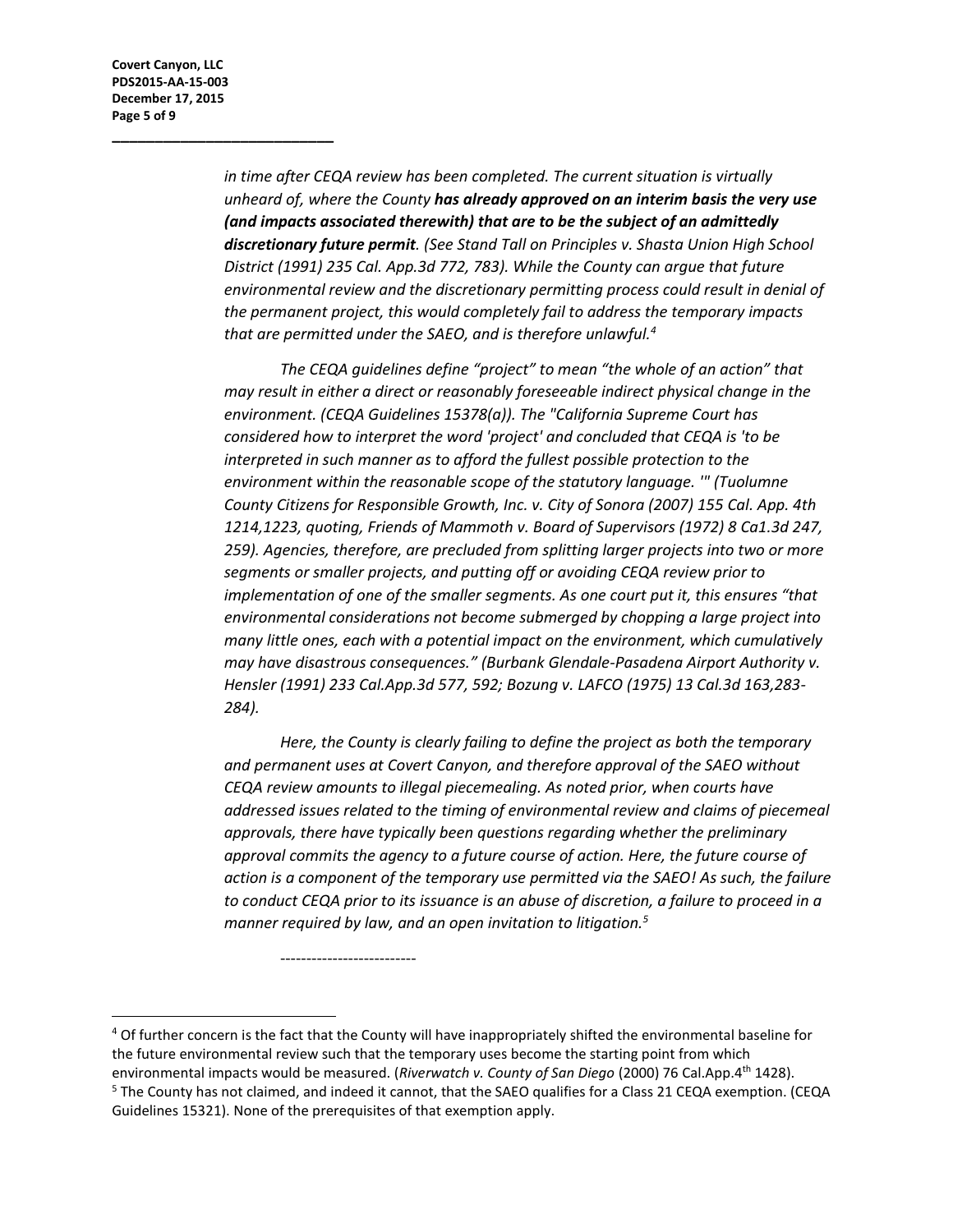**Covert Canyon, LLC PDS2015-AA-15-003 December 17, 2015 Page 6 of 9**

l

**\_\_\_\_\_\_\_\_\_\_\_\_\_\_\_\_\_\_\_\_\_\_\_\_\_\_**

*The full extent of the County's consideration of CEQA compliance is a summary statement that, "The determination of use classification pursuant to Section 1220 of the San Diego County Zoning Ordinance is not a "project" as defined in the [CEQA] Guidelines Section 15378. The determination of use classification is an interpretation of the County Zoning Ordinance." County staff is sorely mistaken.* 

*SDCZO 1008 empowers the Director to resolve ambiguities concerning the content or application of the zoning ordinance by ascertaining all pertinent facts and rendering a decision on the interpretation. However, there is absolutely nothing in section 1008 that makes such action ministerial or otherwise not subject to CEQA. Similarly, while SDCZO 1220 grants the Director authority to classify common uses according to use types, this activity (including the inclusion of such decisions on a prescribed "list") amounts to the exercise of discretion in the form of legislative activity, and therefore cannot occur without appropriate CEQA review.*

*There is no case, statute, or guideline that empowers the County to exercise substantial discretion and judgment to effectively legislate a definition of "Law Enforcement Services" that: (a) supplants the clear language of another zoning ordinance; (b) is inconsistent with historical interpretation of the SDCZO; and, (c) curries favor to the specific circumstances of an applicant long found in violation of the same compilation of statutes. No court will support the County's willingness to bend over backwards for this applicant, certainly not on the existing record.*

*Relying exclusively on the Director's powers contained in SDCZO 1220, staff claims that the determination that proper classification of the use of Covert Canyon is consistent with the Law Enforcement Services use type as described in ZO section 1346 is not a project. In essence, staff seeks to divorce its determination that law enforcement and military firearms training constitute Law Enforcement Services, from the specific factual circumstances surrounding the request from Covert Canyon. This back-room deal that would resolve years of claims of improper use by residents and the County is as it seems: an application by Covert Canyon for amendment of the Law Enforcement Services use to include those activities it has been illegally conducting on its property for years.<sup>6</sup>*

*Pursuant to California Public Resources Code section 21065 and CEQA Guidelines section 15378(a), a "project" includes an activity directly undertaken by a public agency that has the potential for resulting in either a direct physical change in the environment, or a reasonably foreseeable indirect physical change in the environment. Such governmental activity includes legislative acts such as* 

--------------------------

 $6$  The record is clear -- Covert Canyon, after years of violating the County's restriction on conducting training without a Major Use Permit, approached the County with the current, dubious scheme.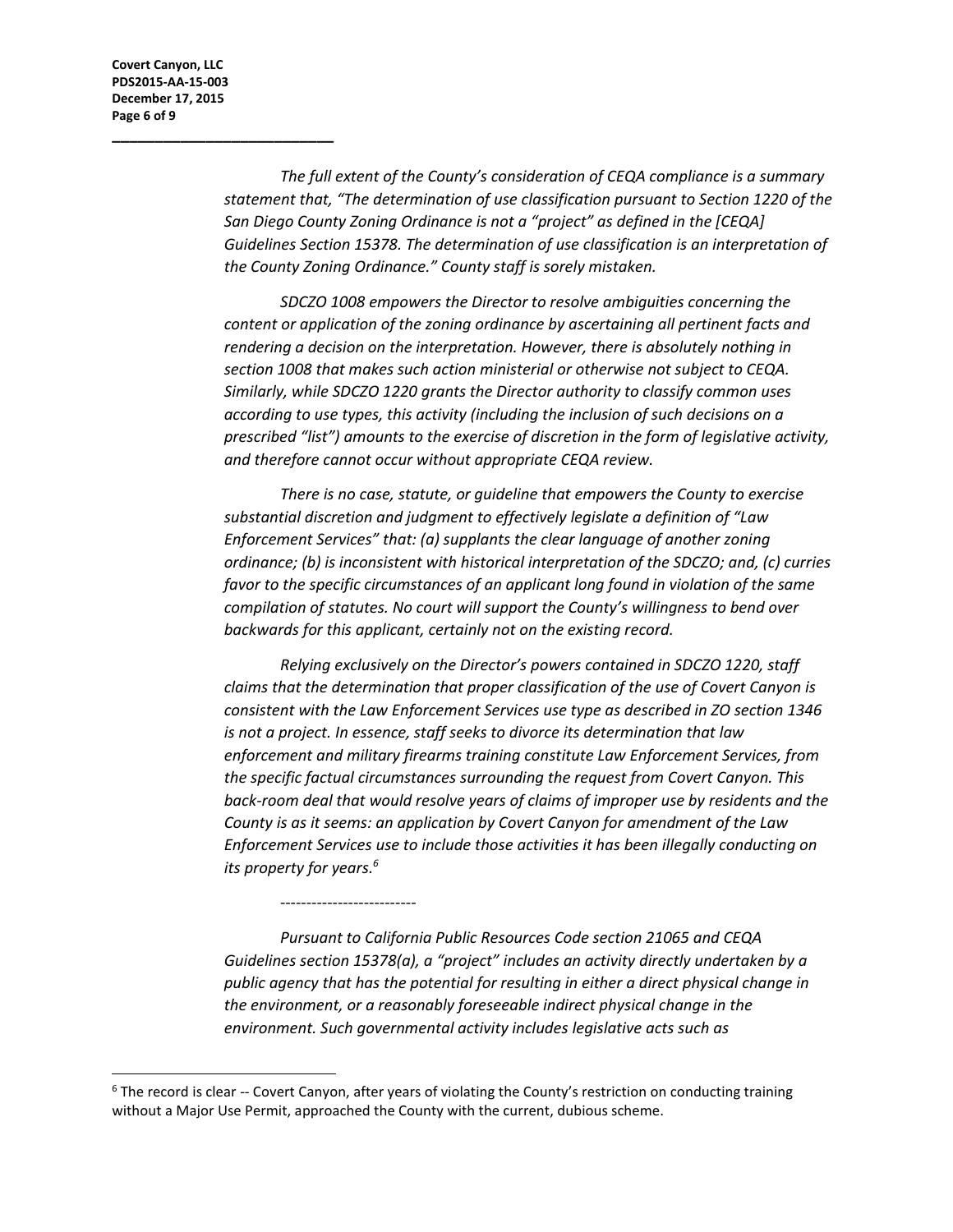$\overline{a}$ 

**\_\_\_\_\_\_\_\_\_\_\_\_\_\_\_\_\_\_\_\_\_\_\_\_\_\_**

*implementation and amendment of zoning ordinances, general plans, and administrative regulations. At question here is whether the Director is legislating an expansion of the Law Enforcement Services use, or merely interpreting an activity as consistent with the description of the use. He is clearly legislating.*

*The key question the court will ask in resolving this distinction is whether the environmental impacts associated with the new use were considered when the zoning ordinance in question was first passed. The County will be hard pressed to argue the plain reading of SDCZO 1346 indicates outdoor firearms training impacts throughout the backcountry were among those contemplated when the ordinance was adopted. Certainly, the County has not provided substantial evidence that this is the case.<sup>7</sup>*

*SDCZO section 1346 defines Law Enforcement Services as, "the provision of police protection by a governmental agency, including administrative offices, storage of equipment and the open or enclosed parking of patrol vehicles." This definition does not leave much room for the flexibility of interpretation sought by Covert Canyon and the Director. From a facilities perspective, the "provision of police protection" is defined to include offices, storage, and parking. The County inappropriately seeks to expand the notion of police administrative offices to include long and short distance outdoor gun ranges. There is no substantial evidence in the record to support the notion that a typical police administrative office includes a gun range at all, let alone an outdoor range as contemplated by Covert Canyon.* 

*Pursuant to SDCZO section 1220, "A list of common uses and the use types into which they are classified shall be maintained by the Director." For SDCZO 1346, the list says "See Section for details" and references only "Police Stations (public)" as the type of facility that would qualify as Law Enforcement Services. As noted, the "details" in that section indicate only offices, storage, and parking qualify for the use. The County has claimed, with absolutely no evidentiary support, that firearms training facilities are a typical component of police stations and therefore within the Law Enforcement Services use. Appellants vehemently disagree, at least in part because if this was the case, the claim of need for private facilities like Halcon's would have to be untrue.<sup>8</sup>*

*Further, there is nothing to suggest that the noise, habitat, fire danger, air quality, water quality, or other impacts that could occur from an outdoor range were ever considered when the general "administrative offices" description was inserted in the statute. Importantly, the ordinance defines the use as "including," but does not* 

 $7$  Counsel for appellants sent the County a request for all relevant evidentiary documents pursuant to the California Public Records Act. To the extent non-disclosed documents support a claim of substantial evidence to support the decision, they will not be allowed before the court.

<sup>8</sup> Notably, for section 1350, there is listed *almost 90* different types of Major Impact Services and Utilities, reflecting an intent to capture a much wider variety of uses that require specific attention and conditioning, as would an outdoor firearms training facility.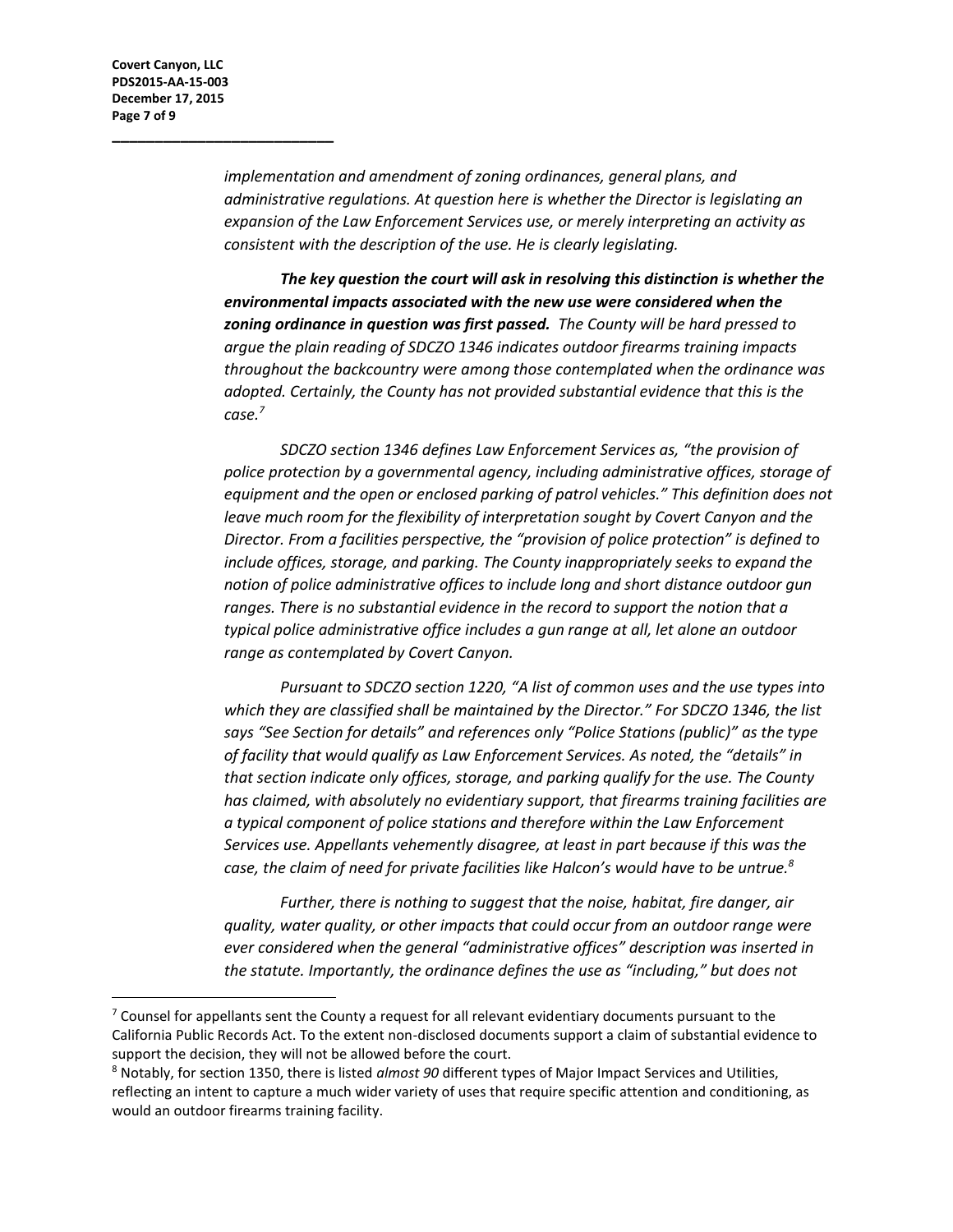**\_\_\_\_\_\_\_\_\_\_\_\_\_\_\_\_\_\_\_\_\_\_\_\_\_\_**

*include the typical phrase, "but not limited to." Nor does it say Law Enforcement Services "may include" the listed uses. The statute is clear, and the court will presume the County originally intended the description of compliant facilities to be limited to the finite list provided. Covert Canyon is not a police station. The County's effort must be called what it is: an expansion of the use beyond that written in the ordinance, or simply, an amendment.* 

*Absent CEQA review, the County's legislative action is an abuse of discretion.*

## **Appellants' Evidence**

Submitted to the Planning Commission with the Williamses' appeal was a compendium of documents and photographs that add to the body of administrative record documents showing likely physical change to the environment and impacts associated therewith. All of these evidentiary submissions remain relevant to the current appeal to the Board of Supervisors. The documents generally show the following to be historically true, or likely to occur as a result of this and future approvals:

- Marc Halcon and Covert Canyon (collectively hereafter, "Halcon") have a long history of non-compliance with the Zoning Ordinance, and it is therefore likely Halcon will violate the SAEO in the future.
- Halcon has conducted commercial firearms training periodically since 2006 in violation of the Zoning Ordinance and multiple Administrative Enforcement Orders. Halcon's historic violations have resulted in physical change to the environment, and such changes will continue to occur with the increased volume of shooting expected to occur under the SAEO. The County has allowed the 2007 MUP permit process to languish for many years, and it is reasonable to expect that whatever subsequent permit or approval is sought by Covert Canyon, it will be years before CEQA review is ultimately conducted.
- Halcon has trespassed onto Cleveland National Forest lands and denuded such lands without appropriate permits. Halcon did not comply with conditions of the order purporting to resolve the trespass. County staff only followed up when notified by the Williamses' counsel. Halcon will continue to affect the physical environment of the National Forest via noise impacts, deposition of lead through overshooting, deposition of lead into groundwater, deposition of lead through storm water runoff, erosion impacts from increased traffic on the access road to Covert Canyon, continued habitat destruction adjacent to the access road.
- Halcon has illegally graded sensitive wetland resources and habitat in violation of the State and Federal Clean Water Acts. The soil dredged from the ponds has been used to create his firing ranges. Halcon's maintenance of the shooting ranges will result in continued and additional change to the physical environment.